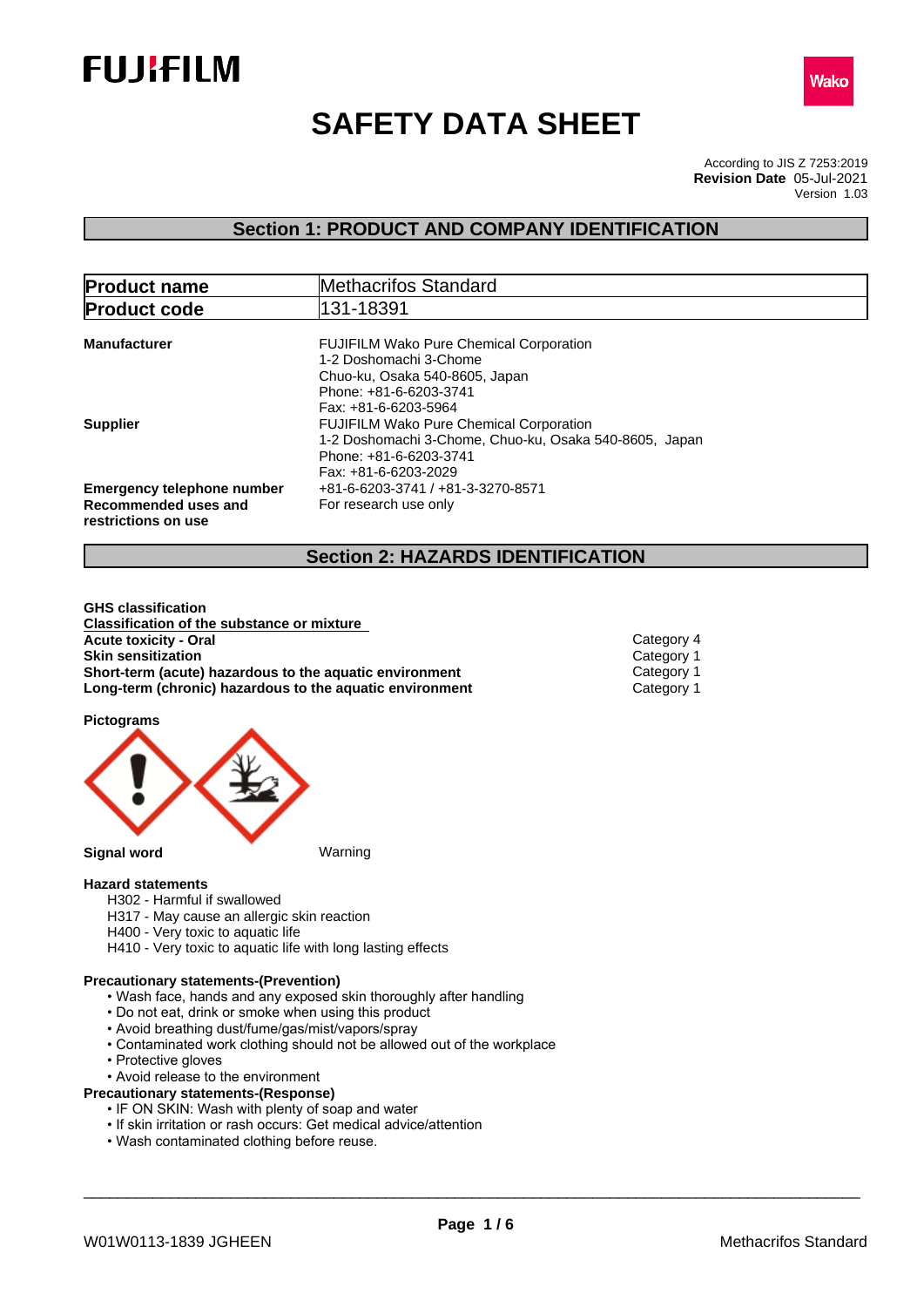• IF SWALLOWED: Call a POISON CENTER or doctor/physician if you feel unwell

- Rinse mouth.
- Collect spillage

## **Precautionary statements-(Storage)**

#### • Not applicable

**Precautionary statements-(Disposal)**

• Dispose of contents/container to an approved waste disposal plant

# **Others**

**Other hazards** Not available

# **Section 3: COMPOSITION/INFORMATION ON INGREDIENTS**

**Single Substance or Mixture** Substance

#### **Formula** C7H13O5PS

| <b>Chemical</b><br>$\sim$<br>Name        | Weight-%  | <b>Molecular weight</b> | <b>ENCS</b> | <b>ISHL</b><br>. .<br>No. | <b>RN</b><br>$\sim$<br>. : Д'             |
|------------------------------------------|-----------|-------------------------|-------------|---------------------------|-------------------------------------------|
| $^{\prime}$ $\Box$<br>)-Methacritos<br>. | ΩE<br>いいい | 240<br>c.<br>.40.Z      | N/A         | N/                        | $- -$<br>$\sim$<br>$\sim$<br>ס∠כ<br>7 – V |

**Impurities and/or Additives:** Not applicable

# **Section 4: FIRST AID MEASURES**

#### **Inhalation**

Remove to fresh air. If symptoms persist, call a physician.

**Skin contact**

Wash off immediately with soap and plenty of water. If symptoms persist, call a physician.

#### **Eye contact**

IF IN EYES: Rinse cautiously with water for several minutes. Remove contact lenses, if present and easy to do. Continue rinsing. Immediate medical attention is required.

### **Ingestion**

Rinse mouth. Never give anything by mouth to an unconscious person. Call a physician or poison control center immediately. Do not induce vomiting without medical advice.

### **Protection of first-aiders**

Use personal protective equipment as required.

# **Section 5: FIRE FIGHTING MEASURES**

### **Suitable extinguishing media**

Water spray (fog), Carbon dioxide (CO2), Foam, Extinguishing powder, Sand

**Unsuitable extinguishing media**

No information available

# **Specific hazards arising from the chemical product**

Thermal decomposition can lead to release of irritating and toxic gases and vapors.

**Special extinguishing method**

### No information available

#### **Special protective actions for**

### **fire-fighters**

Use personal protective equipment as required.Firefighters should wear self-contained breathing apparatus and full firefighting turnout gear.

# **Section 6: ACCIDENTAL RELEASE MEASURES**

### **Personal precautions, protective equipment and emergency procedures**

For indoor, provide adequate ventilation process until the end of working. Deny unnecessary entry other than the people involved by, for example, using a rope. While working, wear appropriate protective equipments to avoid adhering it on skin, or inhaling the gas. Work from windward, and retract the people downwind.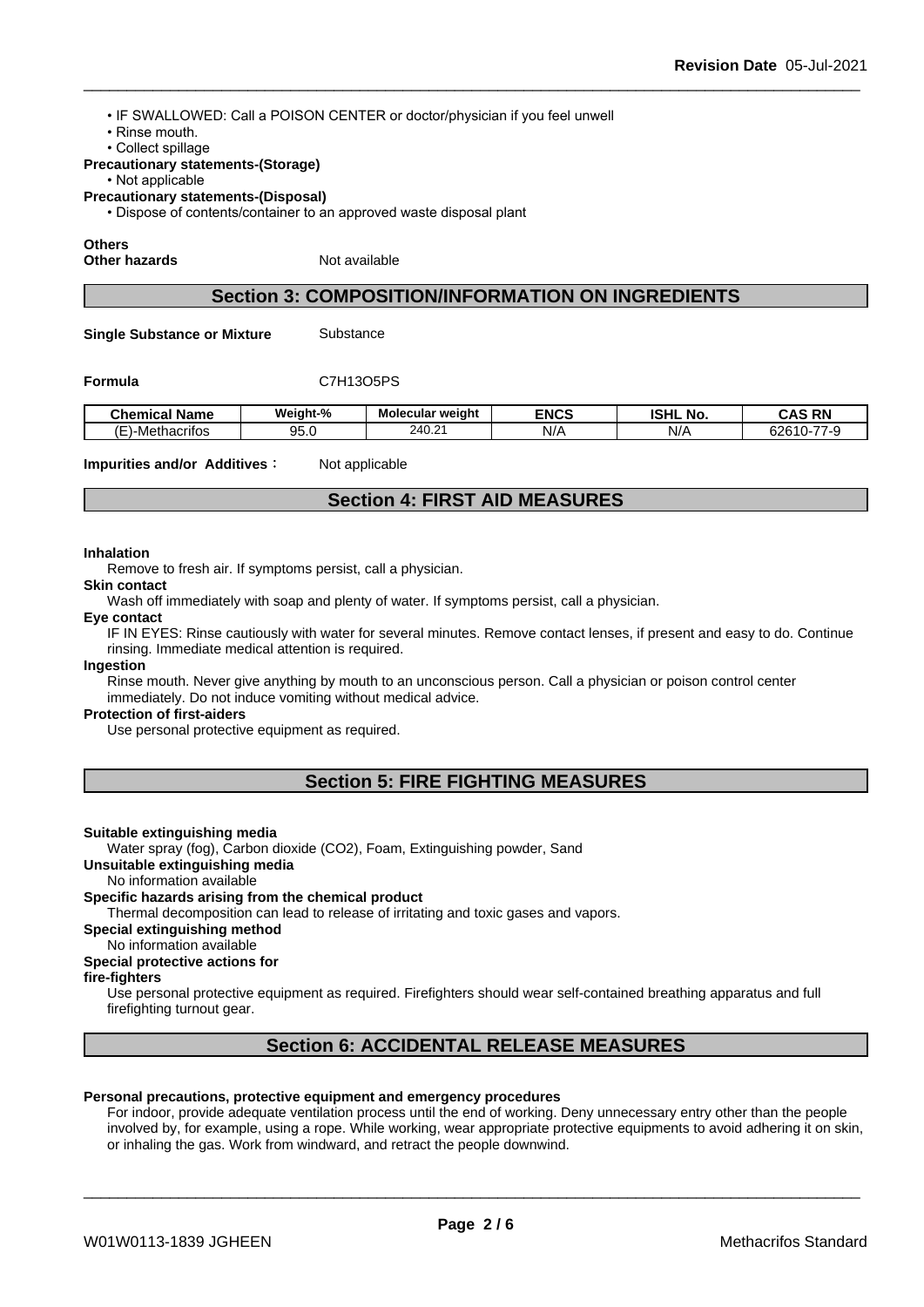#### **Environmental precautions**

To be careful not discharged to the environment without being properly handled waste water contaminated. **Methods and materials for contaminent and methods and materials for cleaning up**

Absorb dry sand, earth, sawdust and the waste. Collect empty container that can be sealed.

# **Recoverly, neutralization**

# No information available

# **Secondary disaster prevention measures**

Clean contaminated objects and areas thoroughly observing environmental regulations.

# **Section 7: HANDLING AND STORAGE**

# **Handling**

#### **Technical measures**

Highly flammable. Avoid contact with high temperature objects, spark, and strong oxidizing agents. Use with local exhaust ventilation.

#### **Precautions**

Do not rough handling containers, such as upsetting, falling, giving a shock, and dragging. Prevent leakage, overflow, and scattering. Not to generate steam and dust in vain. Seal the container after use. After handling, wash hands and face, and then gargle. In places other than those specified, should not be smoking or eating and drinking. Should not be brought contaminated protective equipment and gloves to rest stops. Deny unnecessary entry of non-emergency personnel to the handling area.

# **Safety handling precautions**

Take necessary action to avoid static electricity discharge (which might cause ignition of organic vapors). Use personal protective equipment as required. Avoid contact with skin, eyes or clothing.

#### **Storage**

| Safe storage conditions   |                                                                                             |
|---------------------------|---------------------------------------------------------------------------------------------|
| <b>Storage conditions</b> | Container protected from light, and store tightly closed in freezer (-20°C). Packed with an |
|                           | inert gas.                                                                                  |
| Safe packaging material   | Glass                                                                                       |
| Incompatible substances   | Strong oxidizing agents                                                                     |
|                           |                                                                                             |

# **Section 8: EXPOSURE CONTROLS/PERSONAL PROTECTION**

#### **Engineering controls**

In case of indoor workplace, seal the source or use a local exhaust system. Provide the safety shower facility, and handand eye-wash facility. And display their position clearly.

**Exposure limits** This product, as supplied, does not contain any hazardous materials with occupational exposure limits established by the region specific regulatory bodies.

| Personal protective equipment  |                                                  |
|--------------------------------|--------------------------------------------------|
| <b>Respiratory protection</b>  | Protective mask                                  |
| <b>Hand protection</b>         | Protective gloves                                |
| Eye protection                 | protective eyeglasses or chemical safety goggles |
| Skin and body protection       | Long-sleeved work clothes                        |
| General hygiene considerations |                                                  |

Handle in accordance with good industrial hygiene and safety practice.

# **Section 9: PHYSICAL AND CHEMICAL PROPERTIES**

**Form**

- **Color** Color Color Color Color Color Color Color Color Color Color Color Color Color Color Color Color Color Color Color Color Color Color Color Color Color Color Color Color Color Color Color Color Color Color Color Colo **Turbidity Clear Appearance** liquid **Odor** No data available **Melting point/freezing point No data available** No data available **Boiling point, initial boiling point and boiling range** No data available **Flammability** No data available **Evaporation rate:** No data available **Flammability (solid, gas):** No data available
	-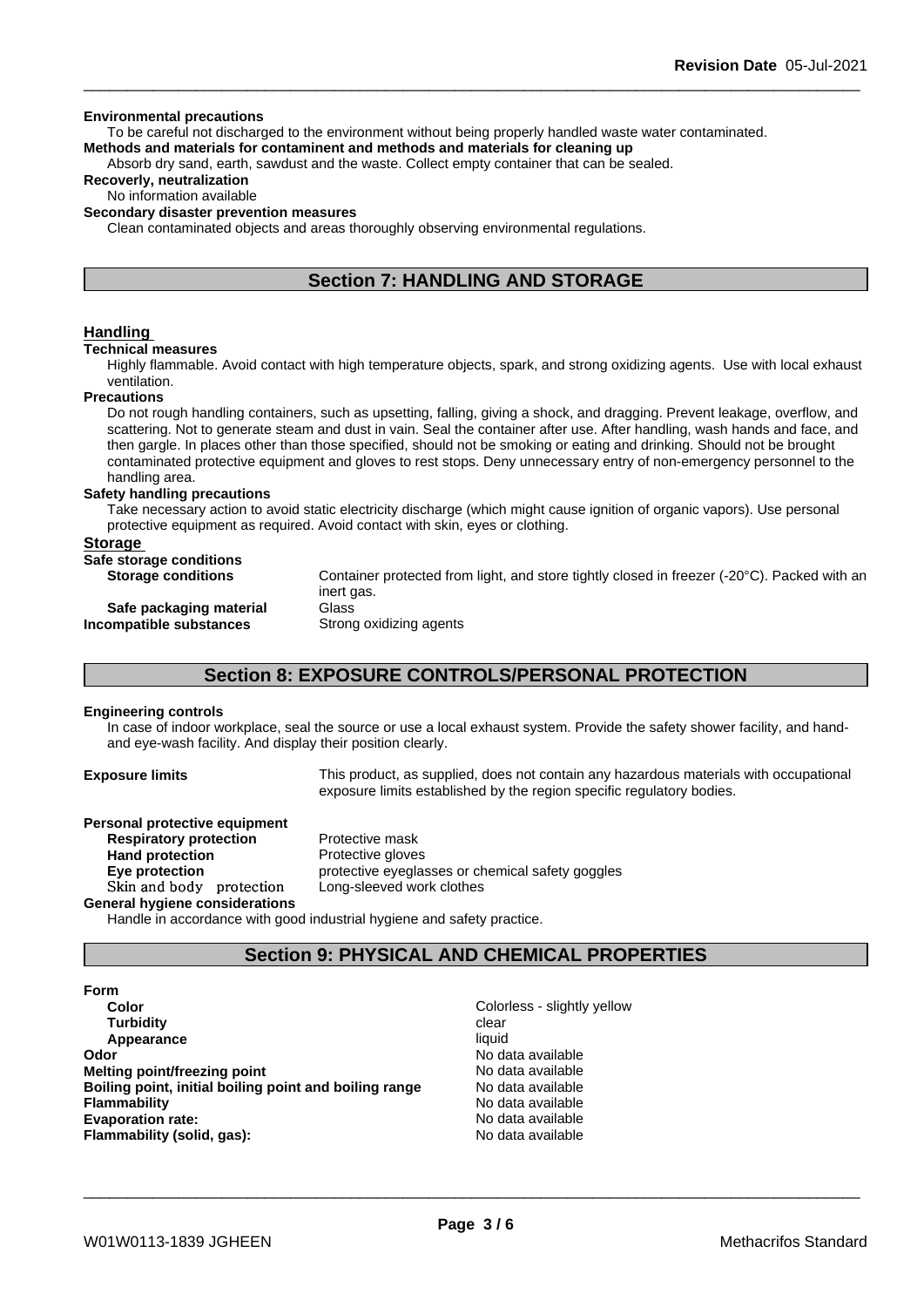**Upper/lower flammability or explosive limits Upper** : the contract of the contract of the contract of the contract of the contract of the contract of the contract of the contract of the contract of the contract of the contract of the contract of the contract of the **Lower** : **Lower** : **Constant Constant Constant Constant Constant Constant Constant Constant Constant Constant Constant Constant Constant Constant Constant Constant Constant Constant Constant Constant Constant Constant Con Auto-ignition temperature: Decomposition temperature:** No data available **pH**  $\blacksquare$  No data available **Viscosity (coefficient of viscosity)** No data available **Dynamic viscosity No data available** 

**n-Octanol/water partition coefficient:(log Pow) No data available** Vapour pressure **No data available** No data available **Specific Gravity / Relative density** No data available **Vapour density No data available Particle characteristics** No data available

**Flash Available**<br>No data available **Solubilities** Ethanol and acetone : soluble . water : practically insoluble,or insoluble .

# **Section 10: STABILITY AND REACTIVITY**

**Stability**

**Reactivity** No data available **Chemical stability** May be altered by light. **Hazardous reactions** None under normal processing **Conditions to avoid** Extremes of temperature and direct sunlight, Heat, flames and sparks, static electricity, spark **Incompatible materials** Strong oxidizing agents **Hazardous decomposition products** Carbon monooxide (CO), Carbon dioxide (CO2), Phosphorus oxide, Sulfur oxides (SOx)

# **Section 11: TOXICOLOGICAL INFORMATION**

| <b>Acute toxicity</b>     |                  |                          |                                      |
|---------------------------|------------------|--------------------------|--------------------------------------|
| <b>Chemical Name</b>      | <b>Oral LD50</b> | <b>Dermal LD50</b>       | <b>Inhalation LC50</b>               |
| $\cdot$<br>:)-Methacrifos | 678 ma/ka<br>Rat | Rat<br>0400<br>100 ma/ka | 2200 mg/m <sup>3</sup><br>Rat<br>4 h |

**Skin irritation/corrosion**<br> **Serious eve damage/ irritation**<br> **Serious eve damage/ irritation Serious eye damage/ irritation**<br> **Respiratory or skin sensitization**<br> **Respiratory or skin sensitization Respiratory or skin sensitization**<br> **Reproductive cell mutagenicity**<br> **Reproductive cell mutagenicity**<br> **No data available Reproductive cell mutagenicity Carcinogenicity**

| <b>Chemical Name</b>          | <b>NTP</b> | <b>IARC</b>       | <b>ACGIH</b> | <b>JSOH (Japan)</b> |  |
|-------------------------------|------------|-------------------|--------------|---------------------|--|
| (E)-Methacrifos               |            | Group 2A          |              |                     |  |
| 62610-77-9                    |            |                   |              |                     |  |
| <b>Reproductive toxicity</b>  |            | No data available |              |                     |  |
| <b>STOT-single exposure</b>   |            | No data available |              |                     |  |
| <b>STOT-repeated exposure</b> |            | No data available |              |                     |  |
| <b>Aspiration hazard</b>      |            | No data available |              |                     |  |

# **Section 12: ECOLOGICAL INFORMATION**

**Ecotoxicity** No information available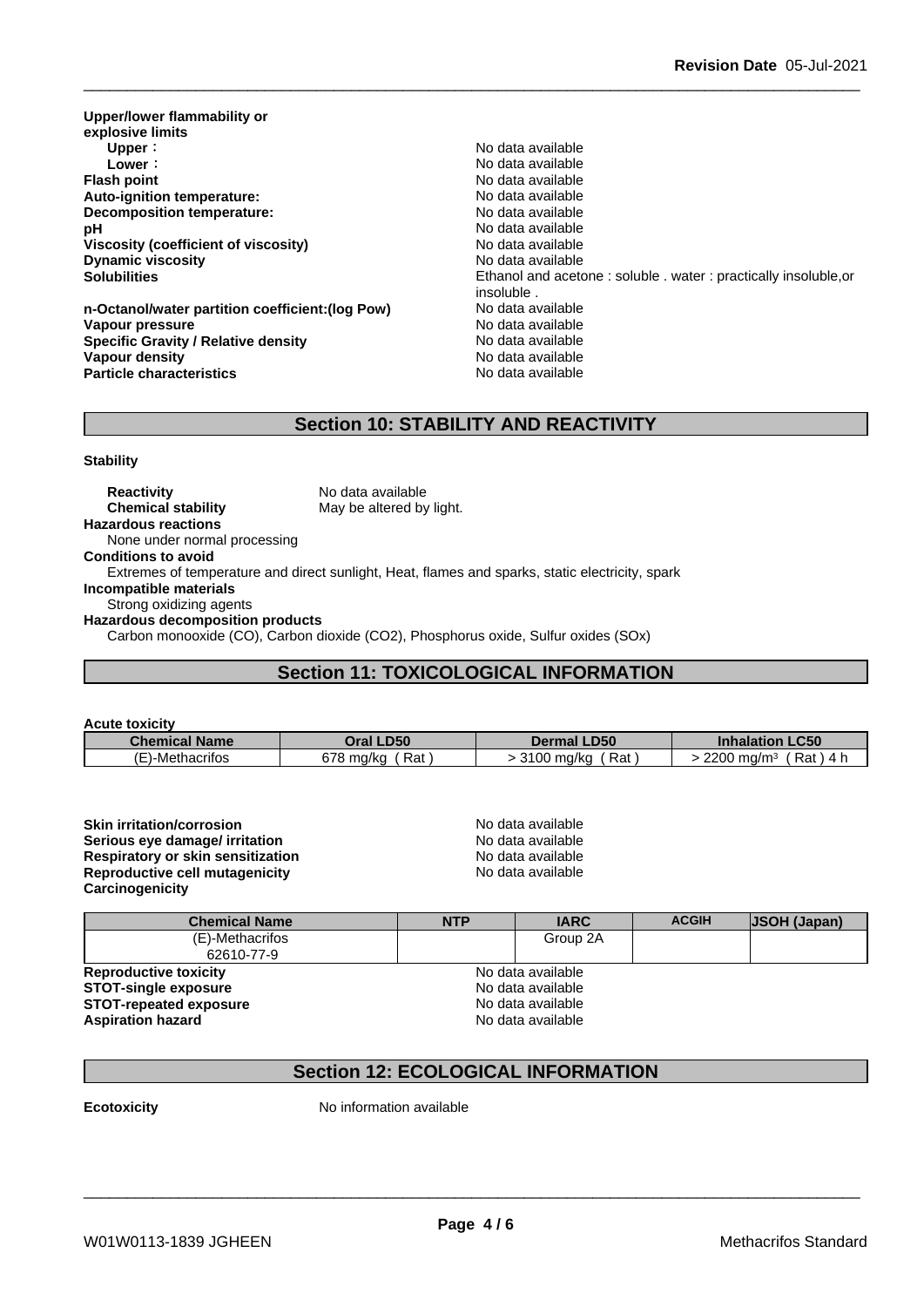**Other data** No data available

**Persistence and degradability** No information available<br>**Bioaccumulative potential** No information available **Bioaccumulative potential<br>Mobility in soil Hazard** to the ozone layer

**No information available**<br>**No information available** 

# **Section 13: DISPOSAL CONSIDERATIONS**

### **Waste from residues**

Disposal should be in accordance with applicable regional, national and local laws and regulations. **Contaminated container and contaminated packaging**

Disposal should be in accordance with applicable regional, national and local laws and regulations.

# **Section 14: TRANSPORT INFORMATION**

| <b>ADR/RID</b>                                          |                                                                       |
|---------------------------------------------------------|-----------------------------------------------------------------------|
| UN number                                               | <b>UN3082</b>                                                         |
| Proper shipping name:                                   | Environmentally hazardous substance, liquid, n.o.s. ((E)-Methacrifos) |
| UN classfication                                        | 9                                                                     |
| <b>Subsidiary hazard class</b>                          |                                                                       |
| Packing group                                           | Ш                                                                     |
| <b>Marine pollutant</b>                                 | Yes                                                                   |
| <b>IMDG</b>                                             |                                                                       |
| UN number                                               | UN3082                                                                |
| Proper shipping name:                                   | Environmentally hazardous substance, liquid, n.o.s. ((E)-Methacrifos) |
| UN classfication                                        | 9                                                                     |
| <b>Subsidiary hazard class</b>                          |                                                                       |
| Packing group                                           | Ш                                                                     |
| <b>Marine pollutant (Sea)</b>                           | Yes                                                                   |
| Transport in bulk according to No information available |                                                                       |
| Annex II of MARPOL 73/78 and                            |                                                                       |
| the IBC Code                                            |                                                                       |
| IATA                                                    |                                                                       |
| UN number                                               | <b>UN3082</b>                                                         |
| Proper shipping name:                                   | Environmentally hazardous substance, liquid, n.o.s. ((E)-Methacrifos) |
| UN classfication                                        | 9                                                                     |
| <b>Subsidiary hazard class</b>                          |                                                                       |
| Packing group                                           | Ш                                                                     |
| <b>Environmentally Hazardous</b>                        | Yes                                                                   |
| <b>Substance</b>                                        |                                                                       |

# **Section 15: REGULATORY INFORMATION**

| International Inventories<br><b>EINECS/ELINCS</b><br><b>TSCA</b> | -                                                                                                                                                      |
|------------------------------------------------------------------|--------------------------------------------------------------------------------------------------------------------------------------------------------|
| Japanese regulations                                             |                                                                                                                                                        |
| <b>Fire Service Act</b>                                          | Category IV, Class III petroleums, dangerous grade 3                                                                                                   |
| <b>Poisonous and Deleterious</b>                                 | Not applicable                                                                                                                                         |
| <b>Substances Control Law</b>                                    |                                                                                                                                                        |
| Industrial Safety and Health Act Not applicable                  |                                                                                                                                                        |
| Regulations for the carriage                                     | Noxious Substances (Ordinance Art.3, Ministry of Transportation Ordinance Regarding                                                                    |
| and storage of dangerous                                         | Transport by Ship and Storage, Attached Table 1)                                                                                                       |
| goods in ship                                                    |                                                                                                                                                        |
| <b>Civil Aeronautics Law</b>                                     | Misellaneous Dangerous Substances and Articles (Ordinance Art. 194, MITL Nortification<br>for Air Transportation of Explosives etc., Attached Table 1) |
| <b>Pollutant Release and Transfer Not applicable</b>             |                                                                                                                                                        |